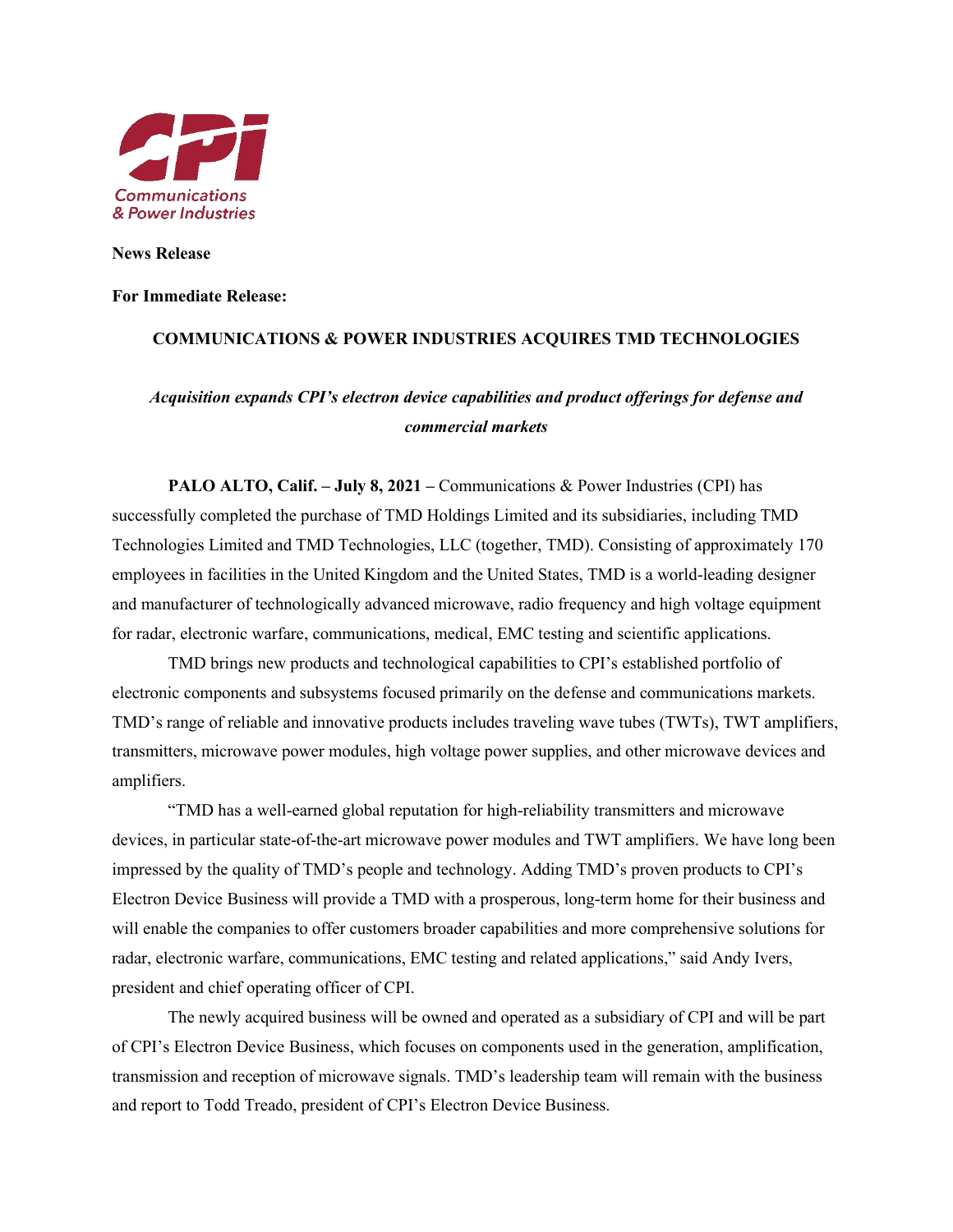"Having worked in close partnership with them on a number of key programs, we have come to strongly appreciate CPI's approach to customer service, reliability and innovation. We see these as an excellent fit to the culture at TMD, which is based on the same values. The TMD team looks forward to our next chapter, growing the business within CPI and continuing to be the best partner to our customers for innovative and reliable radio frequency and high voltage power solutions," said Dave Brown, who leads the TMD operations.

The transaction was funded using CPI's existing cash balances. Financial terms of the acquisition are not being disclosed.

## **About Communications & Power Industries**

Communications & Power Industries (CPI) is a global manufacturer of electronic components and subsystems focused primarily on communications and defense markets. With a heritage of technological excellence that spans decades, CPI develops, manufactures and globally distributes innovative and reliable technology solutions used in the generation, amplification, transmission and reception of microwave signals for commercial and military applications. CPI serves customers in the communications, defense, medical, industrial and scientific markets. CPI consists of Communications & Power Industries LLC, headquartered in Palo Alto, California, and Communications & Power Industries Canada Inc., located in Ontario, Canada. Learn more about CPI at [www.cpii.com.](http://www.cpii.com/)

### **About TMD Technologies Limited**

With a heritage dating back to the 1940s, TMD Technologies Limited (TMD) is a world-class designer and manufacturer of professional microwave and radio frequency (RF) products. At the company headquarters in Hayes, West London it produces specialized transmitters, amplifiers, microwave power modules (MPMs), high voltage power supplies, microwave tubes and transponders for radar, electronic warfare and communications applications. A twice previous Queen's Award winner, TMD also produces a range of advanced instrumentation microwave amplifiers for EMC testing, scientific and medical applications. TMD is also making on-going and substantial investment in the development of quantumenabled technology under the UK National Quantum Technologies Programme (UK-NQTP). Recently, TMD has expanded their investment in the Solid State Power Amplifier MPM space through a partnership with Diamond Microwave LTD, and now has SSPA MPMs available with various output power options from UHF through Ku-band. [www.tmd.co.uk](http://www.tmd.co.uk/)

## **About TMD Technologies, LLC**

TMD Technologies, LLC is a U.S. subsidiary of TMD Technologies Limited. Based in Baltimore, Maryland, it provides complete technical and commercial support to TMD's customers in the USA and offers a comprehensive product repair center. The Sales and Business Development team is